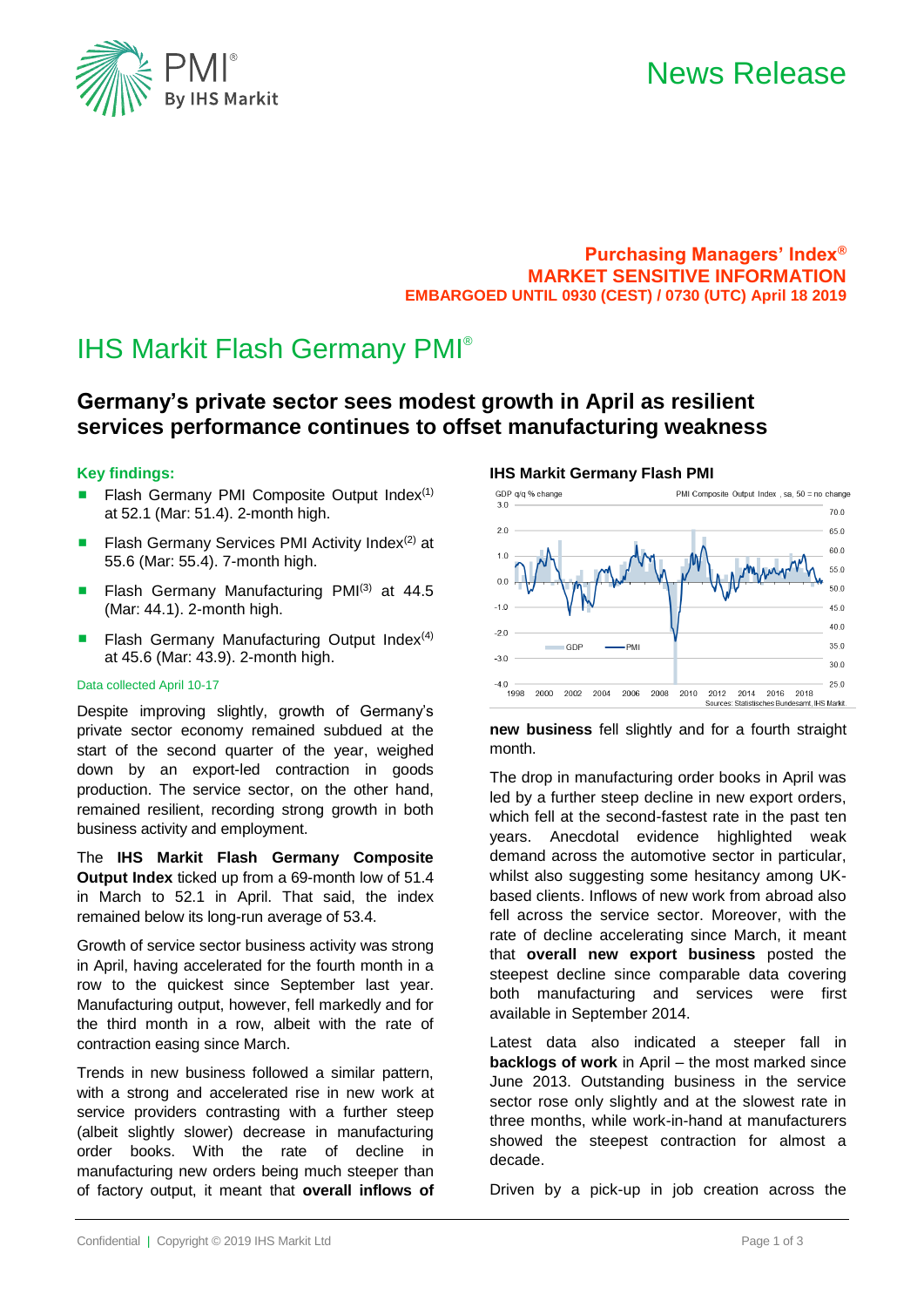

service sector, April saw the rate of **employment growth** in Germany's private sector regain some momentum after having eased to a 27-month low in March. Staffing numbers in the manufacturing sector were meanwhile unchanged following the first monthly decrease in three years at the end of the opening quarter.

**Business confidence** towards the year-ahead outlook for output weakened in April, with the overall degree of optimism only slightly above last December's 50-month low. Though remaining strongly positive overall, sentiment in the service sector eased to the weakest since January, while manufacturers were their most pessimistic since November 2012.

Elsewhere, latest data showed a slight slowdown in the rate of inflation in **average prices charged for goods and services** to a 21-month low. There were slower increases in both monitored sectors, though the latest rise in service sector output charges was still sharp overall and among the fastest seen since the series began in 1997.

**Input price inflation** meanwhile ticked up, rebounding from a 29-month low in March thanks to a broad-based increase in cost pressures. That said, the latest rise in manufacturing purchase prices was still the second-weakest seen in over two-and-a-half years. This compared with a steep increase in operating expenses across the service sector that was linked in large part to rising wages.

Finally, April data indicated the most marked improvement in **supplier delivery times** faced by German manufacturers since May 2009. Despite this, and a faster fall in stocks of purchases, the **IHS Markit Flash Germany Manufacturing PMI** ticked up to 44.5 from an 80-month low of 44.1 in March.

### **Comment**

Commenting on the flash PMI data, **Phil Smith**, Principal Economist at IHS Markit said:

*"The overall picture for Germany's private sector has changed very little according to April's flash data, with strong growth across the services economy continuing to counteract the export-led weakness in manufacturing. Though the PMI has ticked up from March's 69-month low, it's merely signalling the same modest rate of underlying growth as seen on average over the opening quarter of the year.*

*"Slight upticks in the manufacturing indices for output, new orders and employment saw the headline Manufacturing PMI post its first rise in nine months, albeit with the latest reading nonetheless the second-lowest since mid-2012. Amid reports of a declining car industry, strong competition across Europe and generally subdued global demand, the data showed another steep drop in German goods exports and the lowest confidence among manufacturers for six-and-a-half years.* 

*"The survey continues to highlight strong job creation across the service sector, which is in turn supporting wage growth and means we should see consumer demand continue to rise during the second quarter."* 

-Ends-